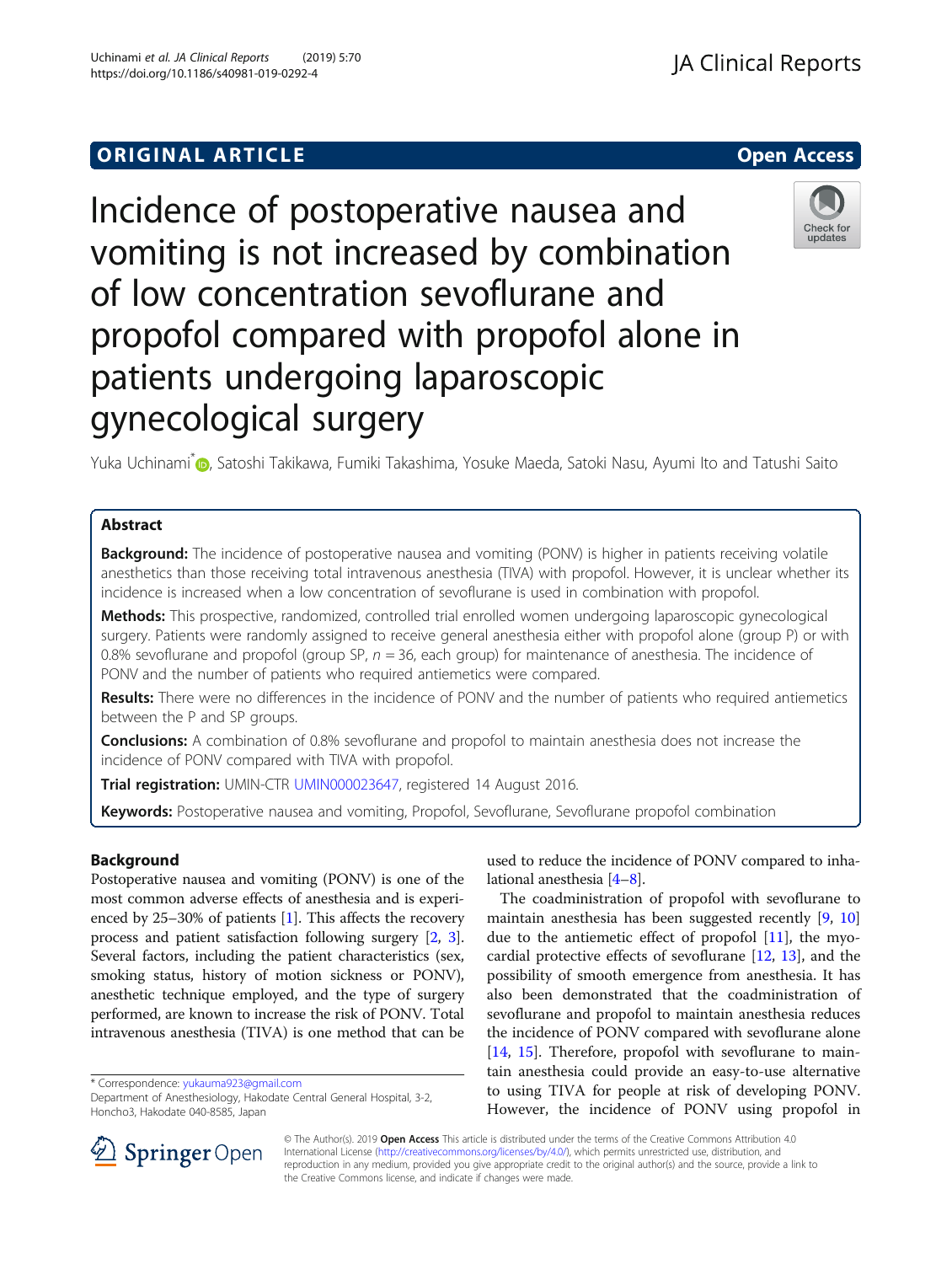combination with inhalational anesthesia compared to using TIVA is not known. Therefore, the aim of this study was to compare the incidence of PONV between general anesthesia with propofol alone and propofol in combination with sevoflurane.

# Methods

The study was a prospective, randomized, observerblinded, interventional, single-center trial, conducted in accordance with the current Declaration of Helsinki. Ethics approval was obtained from the institutional review board of the Hakodate Central Hospital, Hakodate, Japan (April 22, 2016, No. 2016-2). This trial was registered with the UMIN Clinical Trial Registry (UMIN 000023647).

Between August 2016 and February 2017, we enrolled 88 consecutive patients aged 20–60 years, who were scheduled to undergo elective laparoscopic gynecological surgery under combined general/epidural anesthesia. Written informed consent was obtained from all the patients before randomization. The exclusion criteria were patients with ASA physical status ≥ III, with pregnancy or cognitive dysfunction. Patients for whom surgical procedure was changed to laparotomy, epidural anesthesia was ineffective, or follow-up data were lost were also excluded.

After providing patients with an explanation of this study, to evaluate the PONV risk score, patients were asked three questions to ascertain whether they had a history of smoking, motion sickness, or PONV [\[14](#page-4-0)]. An affirmative answer for each question was scored 1 point. Subsequently, patients were randomly assigned to two groups using computer-generated random numbers (JMP, version 12.0.1; SAS Institute, Cary, NC, USA). The patient allocation was revealed to each anesthesiologist via a sealed envelope on the day of the surgery. The surgeons, anesthesiologists, statistical analysts, and medical staff in the operating room were not blinded to the treatment group, while the patients, ward staff, and observers were blinded.

No preoperative sedatives or analgesics were administered. After placing the peripheral vein and epidural catheters at the Th12/L1 level, an electrocardiogram, pulse oximetry, noninvasive arterial pressure, muscle relaxant, and end-tidal  $CO<sub>2</sub>$  (EtCO<sub>2</sub>) monitors were used. Propofol was administrated via a target-controlled infusion (TCI) device (Cardinal Health, Basingstoke, UK), using a threecompartment model that was proposed by Schnider et al. [[15](#page-4-0)]. Anesthesia induction was performed using propofol TCI  $(3-5 \mu g/ml)$ , remifentanil  $(0.1-0.5 \mu g/kg/min)$ , fentanyl  $(0.2-2 \mu g/kg)$ , and rocuronium  $(0.6-0.9 \text{ mg/kg})$ . Following tracheal intubation, the lungs were ventilated so as to maintain  $ECO<sub>2</sub>$  between 35 and 45 mmHg in 50% oxygen at a total flow of 1 L/min. Patients received either propofol alone (group P) or 0.8% sevoflurane and propofol (group SP) for maintenance of anesthesia. In addition to propofol with an infusion rate adjusted to maintain bispectral index (BIS; A-2000TM SP, Aspect Medical System, Norwood, MA, USA) between 40 and 60, i.v. remifentanil 0.05–0.25 g/kg/min and epidural ropivacaine  $(0.75\%, 4–5)$ ml/h) were administered to all patients. Fentanyl, antiemetics, or nonsteroidal anti-inflammatory drugs were not administered during surgery. Rocuronium 10 mg was administered when train-of-four (TOF) count was  $>1$ . Hypotension (MAP < 60 mmHg) was treated with intravenous phenylephrine or ephedrine.

The administration of propofol, remifentanil, and sevoflurane was stopped upon completion of the surgery. Sugammadex  $2 \text{ mg/kg}$  (when the TOF count was  $\geq 2$ ) or  $4 \text{ mg/kg}$  (when the TOF count was  $\leq 1$ ) was administered. Subsequently, patients were observed without being awoken until they naturally aroused. Tracheal extubation was performed when spontaneous breathing recovered sufficiently with a TOF count of  $> 0.9$ , and the patients were able to follow verbal commands.

After operation, 4 ml/h of 0.25% levobupivacaine was administrated via an epidural catheter for postoperative analgesia. Pain assessment was conducted by ward nurses every 3 h, and flurbiprofen or acetaminophen was administered for additional analgesia.

The primary outcome of this study was the incidence of PONV. We also scored the severity of the PONV  $(0 =$ no nausea, 1 = mild nausea recovered without antiemetics,  $2$  = severe nausea requiring antiemetics, and  $3$  = retching, vomiting, or both) every 3 h until up to 12 h post-surgery and then evaluated the maximum PONV score. We defined patients with a PONV risk score of 1 or less as low risk, and a PONV risk score of 2 or more as high risk, which was used to evaluate the max PONV score. Other factors that were evaluated included the following: level of agitation evaluated using the Ricker sedation scale (1–7 points); amount of coughing at two time points, immediately after extubation and on leaving the operation room  $[16]$  $[16]$  $[16]$ ; pain scale  $(0-10)$   $[17]$ ; scores assigned to the quality of recovery assessed via a questionnaire [[18\]](#page-4-0); and perioperative patient satisfaction scores  $(1 = \text{very unsatisfied}, 2 = \text{somewhat unsatisfied},$  $3 = not satisfied or unsatisfied, 4 = somewhat satisfied,$ and 5 = very satisfied). These were recorded 24–30 h following the day of surgery.

The sample size was calculated by power analysis while designing the study. We included independent cases and controls, with 1 control per case. A previous study [\[19](#page-4-0)] indicated that the incidence of PONV after TIVA was 0.125 and that when using an inhalation agent was 0.415. On applying these results to the sample size calculation, a total of 36 experimental and 36 control subjects were required to reject the null hypothesis, and such that the failure rates for experimental and control subjects are equal with a power of 0.8. The probability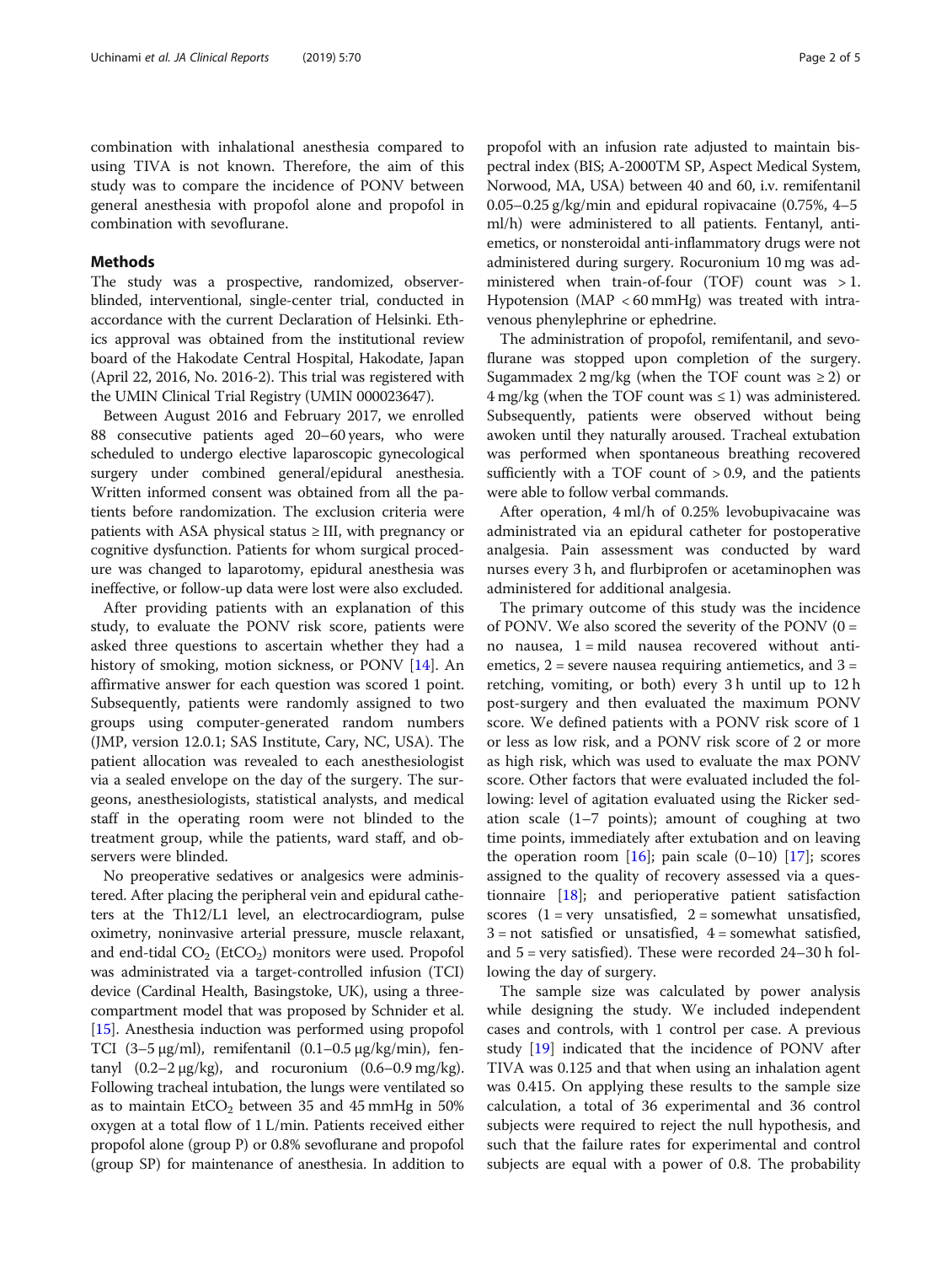of type I error associated with the testing of this null hypothesis was 0.05 with an uncorrected chi-squared test (PS: Power and Sample Size Calculation version 3.1.2, 2014, Vanderbilt University, Nashville, TN, USA).

The values were either expressed as median (interquartile range [IQR]) or by percentage of patients (%). Statistical analyses were performed using commercially available software (JMP, version 12.0.1; SAS Institute, Cary, NC, USA). An independent  $t$  test was used to analyze parametric data, and nonparametric data were analyzed by the Mann–Whitney  $U$  test. Categorical variables were evaluated by the Fisher exact test.  $P < 0.05$ was considered statistically significant.

# Results

Among 88 patients eligible for this study, 11 were excluded (2, ASA-PS III; 1, pregnant; 8, did not provide consent). Consequently, 77 patients were randomized and received the intervention. Following this, two patients were excluded because they did not complete the interview form, and three patients were excluded because they were transitioned to open surgery. Eventually, the remaining 36 patients in each group successfully completed the study protocol (Fig. 1). Table [1](#page-3-0) shows the demographic data of patients. Patients' profiles, PONV risk score, and the type of surgery were similar between the two groups. There were no differences in the incidence of PONV (27.8% and 33.3% in the groups P and SP, respectively) (Fig. [2](#page-3-0)) and the total PONV score (0  $[0-1]$  vs 0  $[0-2]$ ; median [interquartile range]) between the two groups. The number of patients who required antiemetics was also not different between the two groups (Table [2\)](#page-3-0). The total doses of rocuronium,

fentanyl, and infusion fluid volume were significantly higher in group P than in group SP. No significant differences were recorded between the groups in the pain experienced at the wound site (mainly umbilical site) (median 6, IQR 3-8 vs. median 5, IQR 4-7.75;  $P =$ 0.685); however, the shoulder pain was significantly more intense in group P than in group SP (median 2.5, IQR 0–5.75 vs. median 0, IQR 0–4;  $P = 0.047$ ) (Table [2\)](#page-3-0).

## **Discussion**

We have shown that sevoflurane/propofol combination did not increase the incidence of PONV compared with propofol alone. Liang et al. [[20](#page-4-0)] showed no differences in the use of postoperative antiemetics between patients receiving the combination of sevoflurane/propofol and sevoflurane alone. On the other hand, Kawano et al. [[21](#page-4-0)] showed a lower incidence of PONV in those receiving the sevoflurane/propofol combination than those receiving sevoflurane alone, suggesting the antiemetic effect of propofol. However, there have been no studies comparing the sevoflurane/propofol combination and propofol alone on the development of PONV.

Present findings would result from the antiemetic effect of propofol and low concentration of sevoflurane (0.8%) used with propofol for maintaining the depth of anesthesia compared with sevoflurane alone. Gan et al. [[22\]](#page-4-0) found that the plasma propofol concentration associated with a 50% decrease in nausea scores was 343 ng/ ml. In the present study, average plasma concentration of propofol was 1.2 μg/ml in patients receiving the combination of propofol/sevoflurane and it requires approximately 30 min to decrease its plasma concentration below 343 ng/ml, suggesting that propofol may have

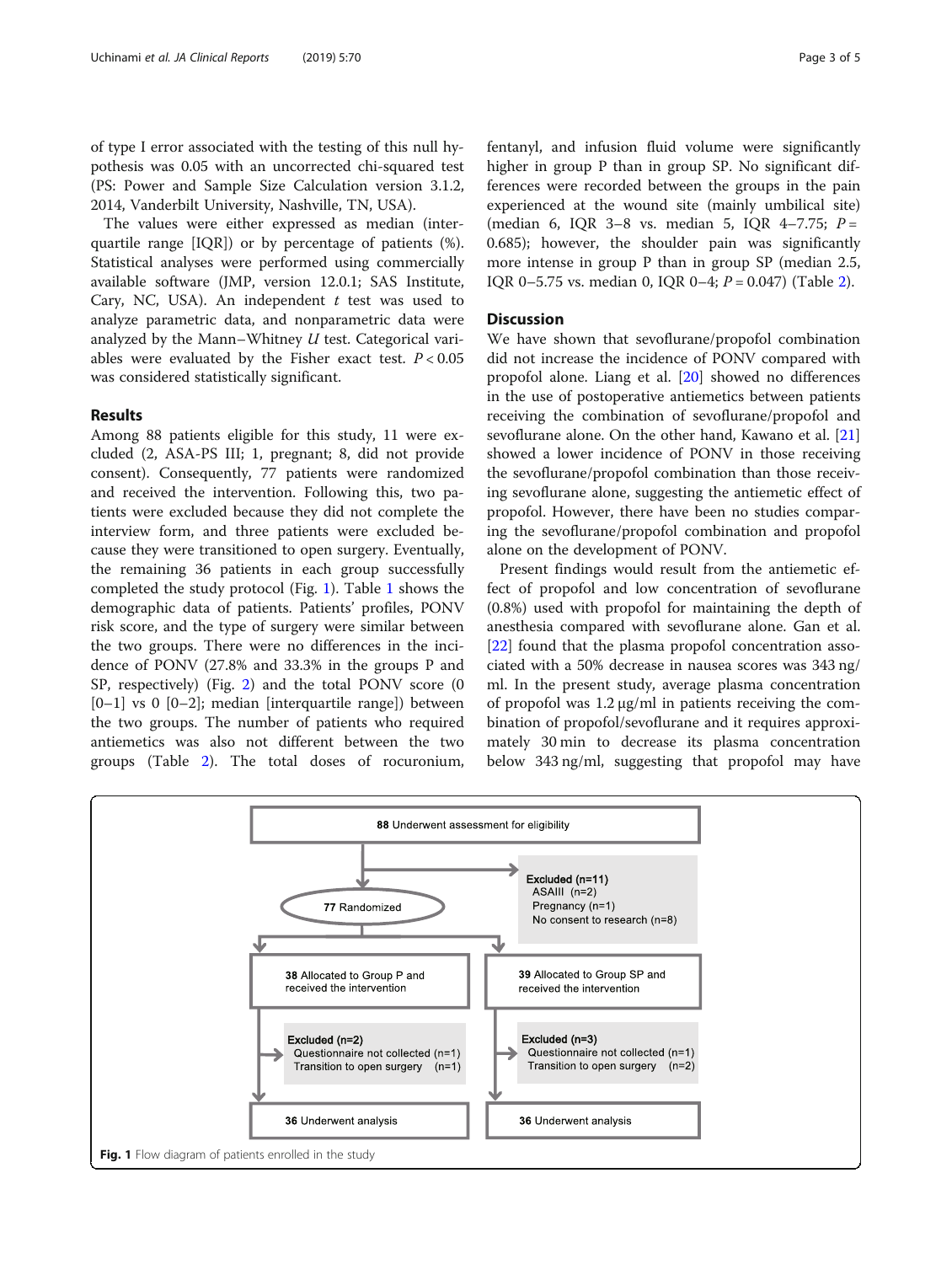Characteristic Group P  $[N = 36]$ Group SP  $[N = 36]$ P value Age (years)  $41.8 \pm 8.0$   $40.0 \pm 8.7$  0.24 Height (cm) 158.7  $\pm$  5.5 157.8  $\pm$  6.2 0.80 Weight (kg)  $56.3 \pm 7.7$   $57.4 \pm 10.2$  0.92 BMI  $(kg/m<sup>2</sup>)$  $224 + 33$   $230 + 36$  0.51 ASA class [n (%)] I 20 (55.6%) 19 (52.8%) 1.00 II 16 (44.4%) 17 (47.2%) PONV risk score  $1.1 \pm 0.6$   $1.1 \pm 0.7$  0.70 Type of surgery (n) Ovarian cystectomy/tumorectomy 7 17 0.089 Oophorectomy 1 1 1 Myomectomy 8 5 Endometriosis lesion removal 2 2 Tubalectomy 1 0 Hysterectomy 16 8 Adhesion exfoliation 1 3

<span id="page-3-0"></span>Table 1 Demographic data of patients enrolled in the study

Data are presented as mean  $\pm$  SD or the number of patients and frequency (%). Anesthesia was maintained with propofol (group P) and with a combination of sevoflurane and propofol (group SP)



Table 2 Anesthesia-related parameters and recovery profiles

| Characteristic                          | Group P<br>$[N = 36]$     | Group SP<br>$[N = 36]$    | $P$ value |  |
|-----------------------------------------|---------------------------|---------------------------|-----------|--|
| Duration of surgery<br>(min)            | 155<br>(110.5, 194.5)     | 120<br>(86.5, 219.7)      | 0.13      |  |
| Total dose of<br>rocuronium (mg)        | 100<br>(70, 163)          | 80<br>(60, 97.5)          | 0.029     |  |
| Dose of fentanyl<br>(µg)                | 25(25, 50)                | 25(25.25)                 | 0.0078    |  |
| Dose of remifentanil<br>per hour (mg/h) | 0.0083<br>(0.0077, 0.013) | 0.0092<br>(0.0071, 0.012) | 0.78      |  |
| Blood loss (ml)                         | 67.5 (10, 145)            | 50 (10, 75)               | 0.10      |  |
| Fluid volume (ml)                       | 700<br>(512.5, 1012.5)    | 450<br>(312.5, 550)       | < 0.001   |  |
| Usage of antiemetics<br>(% )            | 8(22.2)                   | 8(22.2)                   | 1.00      |  |
| Time to extubation<br>(min)             | 10(6, 12)                 | 9(7, 11)                  | 0.37      |  |
| Aroused excitement<br>score             | 4(3, 4)                   | 4(3, 4)                   | 0.56      |  |
| Cough score                             | 0(0, 0)                   | 0(0, 1)                   | 0.31      |  |
| The quality of<br>recovery score        | 14(11, 15)                | 13(11, 15)                | 0.39      |  |
| Satisfaction score                      | 3(2, 4)                   | 3(2, 4)                   | 0.72      |  |
| NRS score of<br>wound<br>sight          | 6(3, 8)                   | 5(4, 7.75)                | 0.68      |  |
| NRS score of<br>shoulderpain            | 2.5(0, 5.75)              | 0(0, 4)                   | 0.030     |  |

Data are presented as median (IQR) or the number of patients and frequency (%). Anesthesia was maintained with propofol (Group P) and with a combination of sevoflurane and propofol (Group SP)

effectively prevented the early stage of PONV. The differences in the dose of fentanyl and fluid volume would not have influenced the incidence of PONV between those two groups of patients.

There were no significant differences in the level of wound pain; in contrast, patients receiving propofol only reported a higher numerical rating scale for shoulder pain. Although the reason is not clear, lower neuromuscular blocking effect of propofol than sevoflurane might account for this because deeper neuromuscular blockades reduce shoulder-tip pain following laparoscopic surgery [\[23](#page-4-0)]. Future studies are required to confirm this hypothesis.

There are several limitations to our study. First, we did not administer PONV prophylaxis. This was because we tried to investigate the baseline risk, which could have been masked by prophylactic antiemetics. Especially in the case of high-risk patients, further studies are necessary to compare the results when antiemetics are used. Second, the study subjects were limited only to women. Our aim was to conduct research on relatively high PONV risk patients who were undergoing laparoscopic